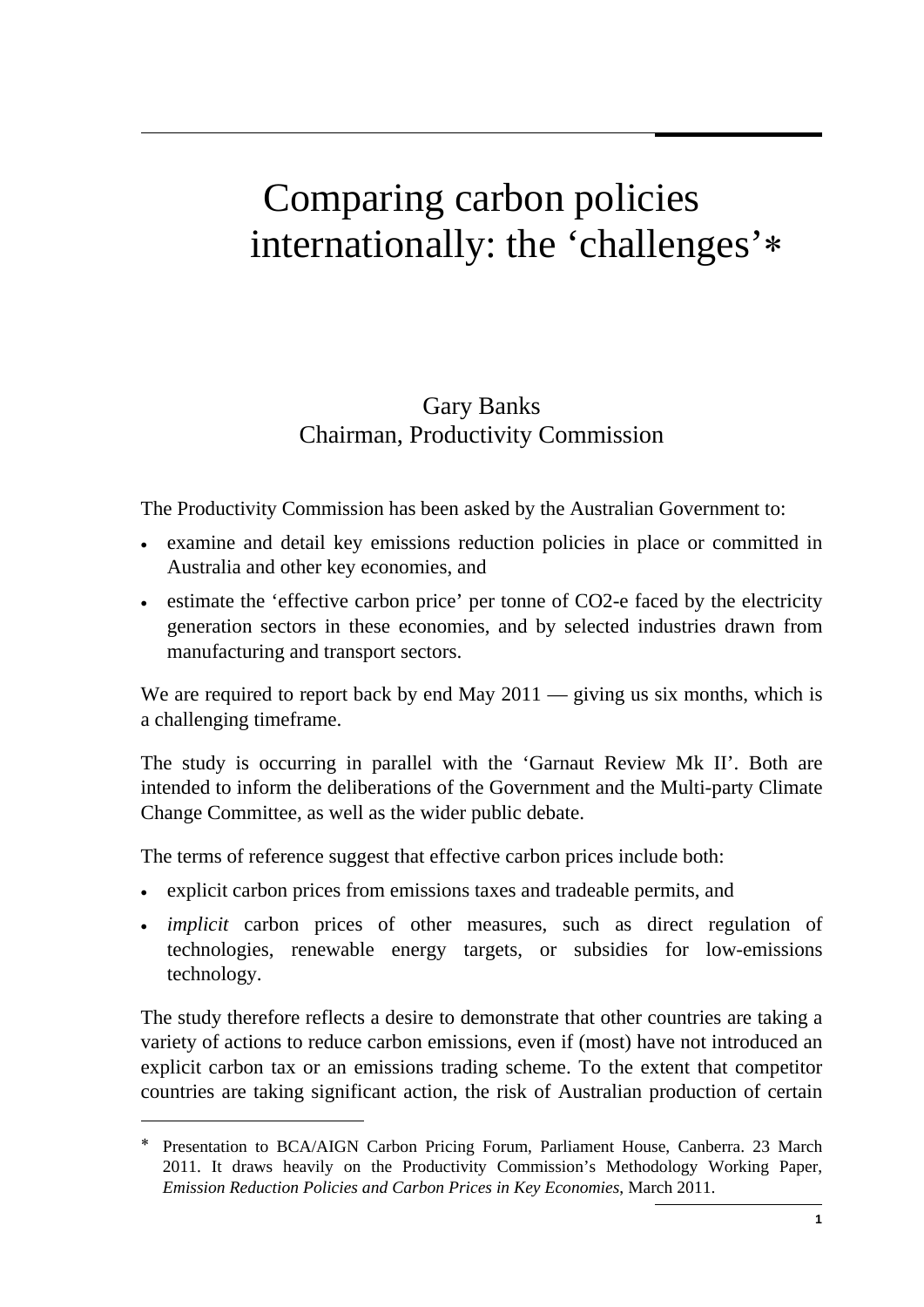goods shifting offshore following the introduction of a carbon tax here would be reduced (and so too the need for measures to prevent this happening).

The Commission's study follows a similar though narrower study conducted for the Climate Institute of Australia by Vivid Economics last year, which was widely reported (and proved a bit contentious).

#### **Our processes**

Given that this is largely a technical exercise, and that the timelines are tight, the Commission is proceeding differently from most other studies and inquiries it undertakes. For example, we have not sought public submissions. Nor will it be feasible for us to publish a draft report as such.

Nonetheless, we are endeavouring to remain as accountable and transparent as possible.

- The Commission initially published a background paper on its website advising how it was going about conducting the study.
- In early December we held a workshop that brought together academics, consultants, public servants and representatives of industry to canvas some of the methodological and data issues involved.
- And just this morning we published a fairly detailed working paper on the methodological issues and approach we are following (which I'll be drawing from in these remarks).

#### *Collecting and verifying the data*

Not surprisingly, the data and information needs for this study are challenging, to say the least, and would be so even with more time at our disposal. It's important not only to collect information, but to confirm its accuracy and validity with the countries concerned.

- We have therefore been developing contacts through DFAT and its overseas posts to help us communicate and establish links with foreign government agencies.
- We are also dealing with expert bodies throughout the target countries, including the OECD, the NDRC in China, and the energy agencies in Japan and South Korea.
- And we are contracting consulting firms to help with the data collection task. Given their experience in the field, the Commission has engaged Vivid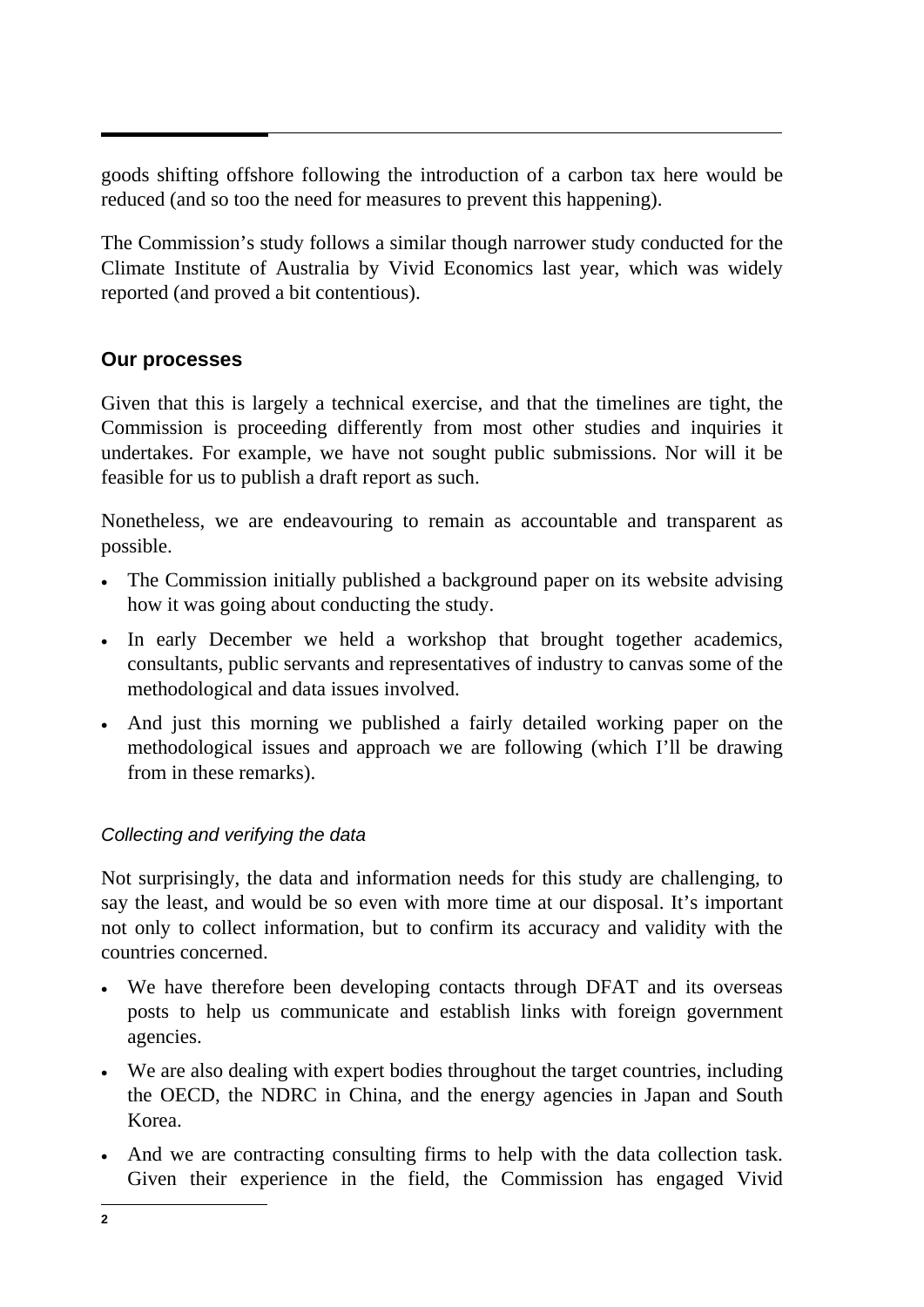Economics to cover most countries, and Resources for the Future to cover the United States. Other contractors include Frontier Economics — and the list is still growing. (I should emphasise that these organisations are helping with the 'input' side of our study, not the 'outputs' or bottom lines.)

Along the way, we will share relevant data with key players as well as with the countries concerned, to help promote accuracy and minimise the risk of errors being detected after the event.

Once the report is completed, we will release as much of the data as possible so that others can replicate what we have done if they wish.

We will also be releasing a stocktake of all emission reduction policy measures that we have been able to identify in the target countries, covering all sectors and industries.

#### **Which countries and sectors?**

The coverage of the analysis could have important implications for the comparability and usefulness of any measures — hence, it has been important to develop consistent selection criteria.

The terms of reference suggest that the study look at eight countries in addition to Australia: namely, the UK, USA, Germany, New Zealand, China, India, Japan and South Korea. The Commission is attempting to cover relevant policies in each of these countries, although accessing data is proving difficult for some and governmental cooperation varies. Some commentators have expressed concern that Australia's main competitors in some markets are not included. This is true, but the world's largest emitters are included, as are our most important trading partners. And we simply could not have done more in the time available.

In addition to the electricity sector, the terms of reference suggest that effective carbon prices be estimated for selected industries drawn from the manufacturing and transport sectors, where relevant and data permitting (important provisos).

Emissions associated with electricity generation and transport account for around half of Australia's emissions, while manufacturing industries are both users of emissions-intensive inputs, particularly electricity, and generators of emissions themselves. So by assessing policies targeting electricity generation, our study would also be covering a significant proportion of abatement policies relevant to manufacturing. This is particularly so for emission-intensive trade-exposed industries that have a high reliance on electricity, such as aluminium production.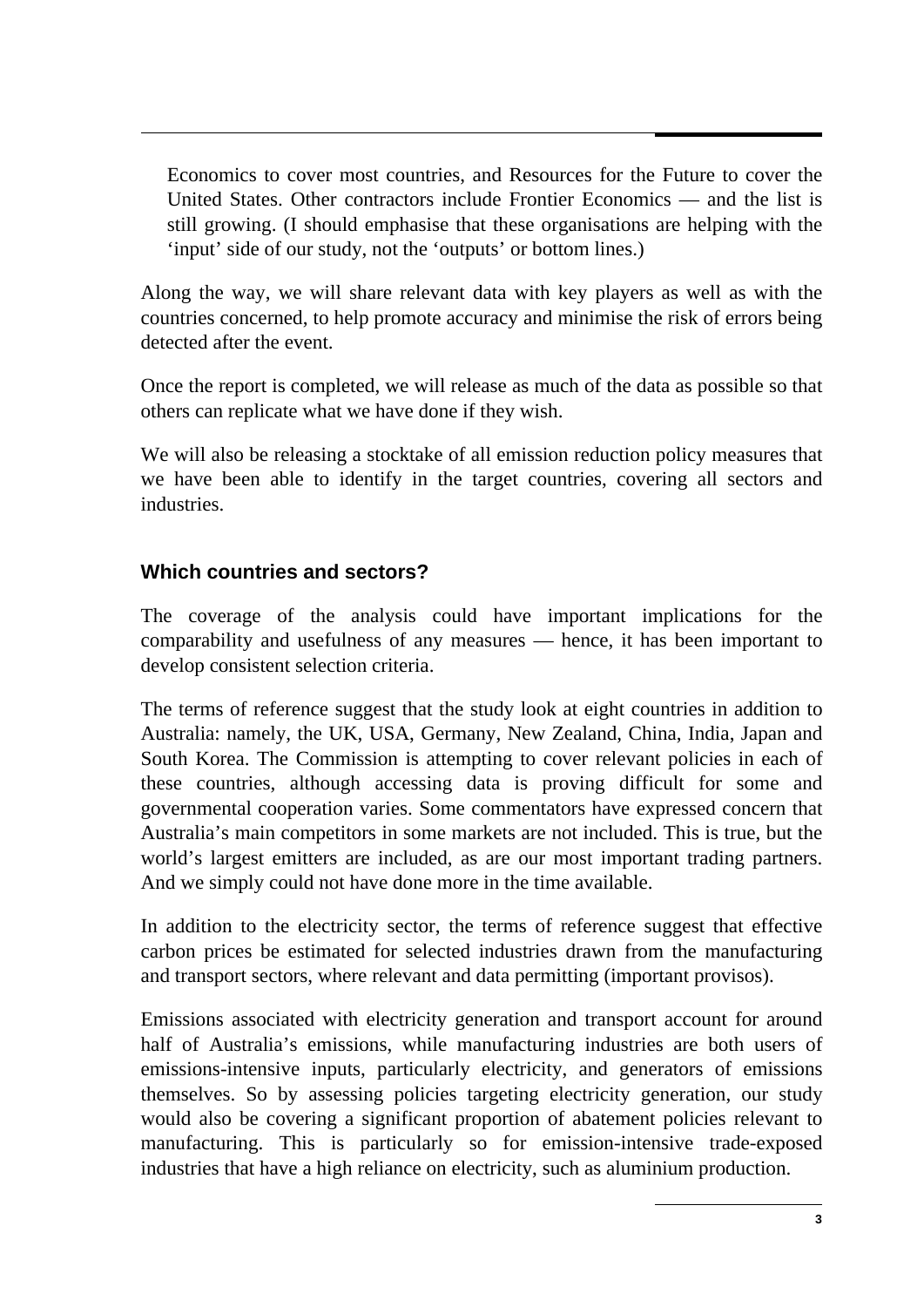Our report will accordingly focus on electricity generation and road transport.

### **Which policies?**

Many types of policy measure serve to reduce emissions and are thus potentially within the scope of the study. They include policies that may not explicitly mention emission reduction as an objective, but have a significant impact on emissions.

Balancing the need to provide robust estimates for the countries selected against the data and time constraints, the Commission is proposing to estimate the impacts of policies that:

- are in place or committed (where 'committed' means they have a high probability of being implemented — for example, they are in the process of being or have been enacted)
- penalise emissions or give an incentive for abatement (explicit or implicit taxes and subsidies, regulations, but not voluntary schemes or R&D incentives — as the effects of both are considered too prospective and therefore uncertain)
- have the effect, even if not necessarily the explicit intent, of reducing emissions (for example, excise taxes on fuels)
- • have a material impact on a country's emissions in a sector and/or impose significant total costs.

Subject to the important filter of materiality, these criteria would cover policies such as explicit carbon prices, taxes on fossil fuels and electricity production or consumption, feed-in tariffs for renewable energy production and renewable energy mandates (with or without certificates/credits), and biofuel content standards for transport fuels.

One troublesome scoping issue relates to policies that encourage the production and consumption of high-emissions products, or which are specifically designed to counter the impacts of emissions reduction policies.

Gross estimates of measures to reduce emissions may materially overstate abatement effort to the extent they are offset by interventions pulling in the opposite direction. Realistically, this study will not be able to account for all such policies, but it will attempt to document and possibly quantify the impacts of those that could substantially counter emissions reduction policies (reducing the incentive to abate). Such policies could also materially affect actual impacts on competiveness.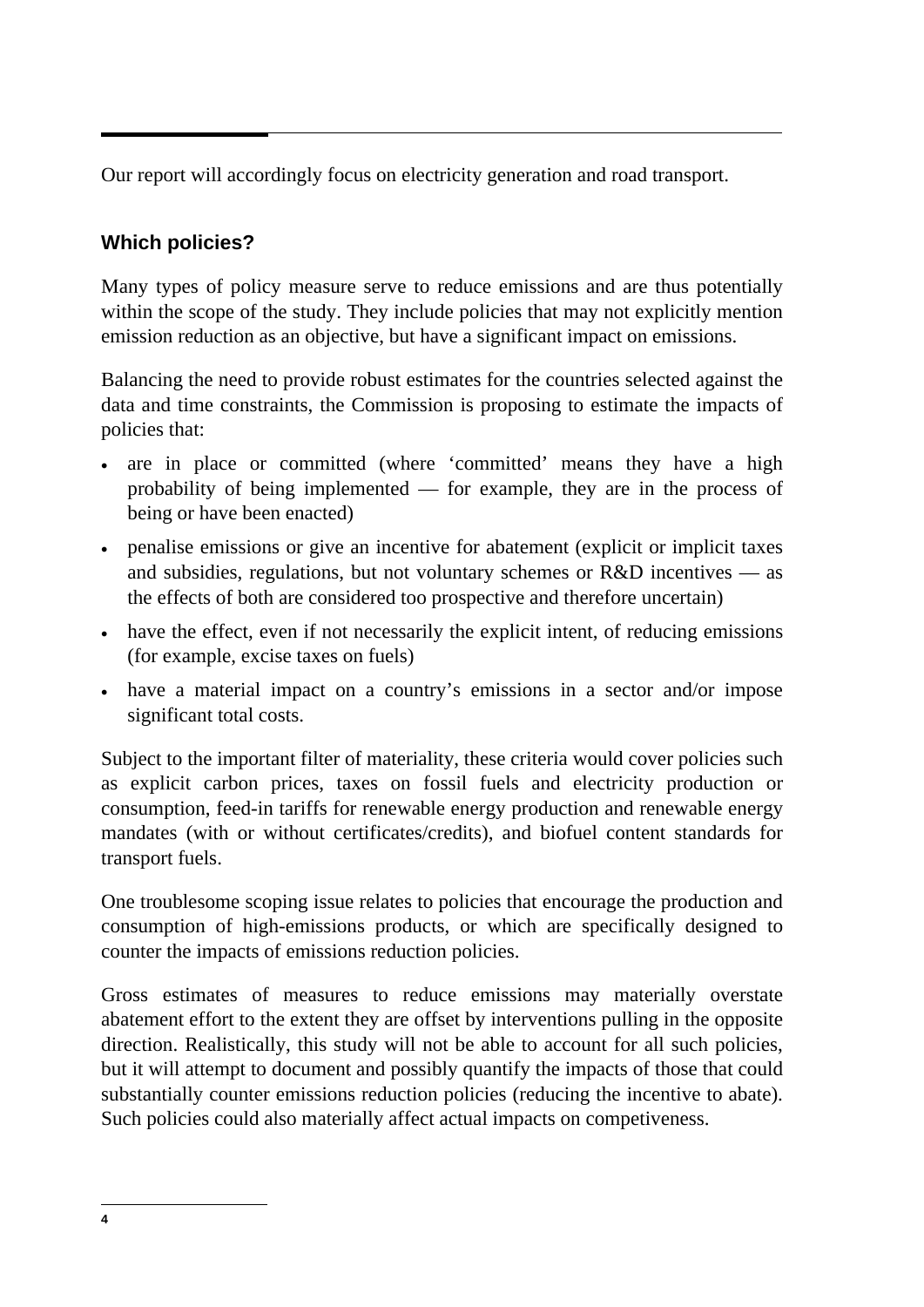#### **Methodological issues**

The methodological issues involved in this study are, again, very challenging (notice that that word keeps coming up!). There are high-level conceptual problems, as well as methodological issues concerning how to estimate the impacts of the many different types of climate change policy in practice — often without full information about critical parameters.

The terms of reference embody the presumption that there are both explicit and implicit prices that can be derived and added together to get an overall effective carbon 'price' for each sector in each country, which can then be compared with those estimated for other countries.

Measuring effective carbon prices would be a relatively straightforward task if all countries applied economy-wide CO2 emission taxes or quota schemes, because the carbon 'price' — simply equivalent to the tax rate or the market price of emission permits — would be observable, and comparable.

But none do. Instead, most countries apply a myriad of less transparent, more narrowly-focussed interventions designed to assist the production and consumption of selected, less carbon-intensive technologies, or which penalise particular emissions-intensive products and processes. So far, for example, we have identified 230 policies operating in Australia, over 300 in the United States (excluding many State-based schemes) and more than 100 in the United Kingdom. Even countries that have or are committed to carbon pricing/quota schemes (such as the UK, Germany, New Zealand and some states in the US) apply them only to a limited range of emitting activities.

Once you move away from an economy-wide 'pricing' mechanism — to a multitude of fragmented schemes that target different products and emissions sources — comparable measurement becomes highly problematic.

#### *Comparing apples and oranges (and sticks and carrots)*

Thus the threshold conceptual issue for us has been to develop a consistent approach for measuring the many different interventions. In essence, is there a way of comparing apples and oranges?

Understanding how the various policies actually work is an essential first step.

Despite the variety of policy instruments, all policies designed to promote lower carbon emissions must somehow either provide incentives (carrots) to abate, or disincentives (sticks) to emit CO2, or both.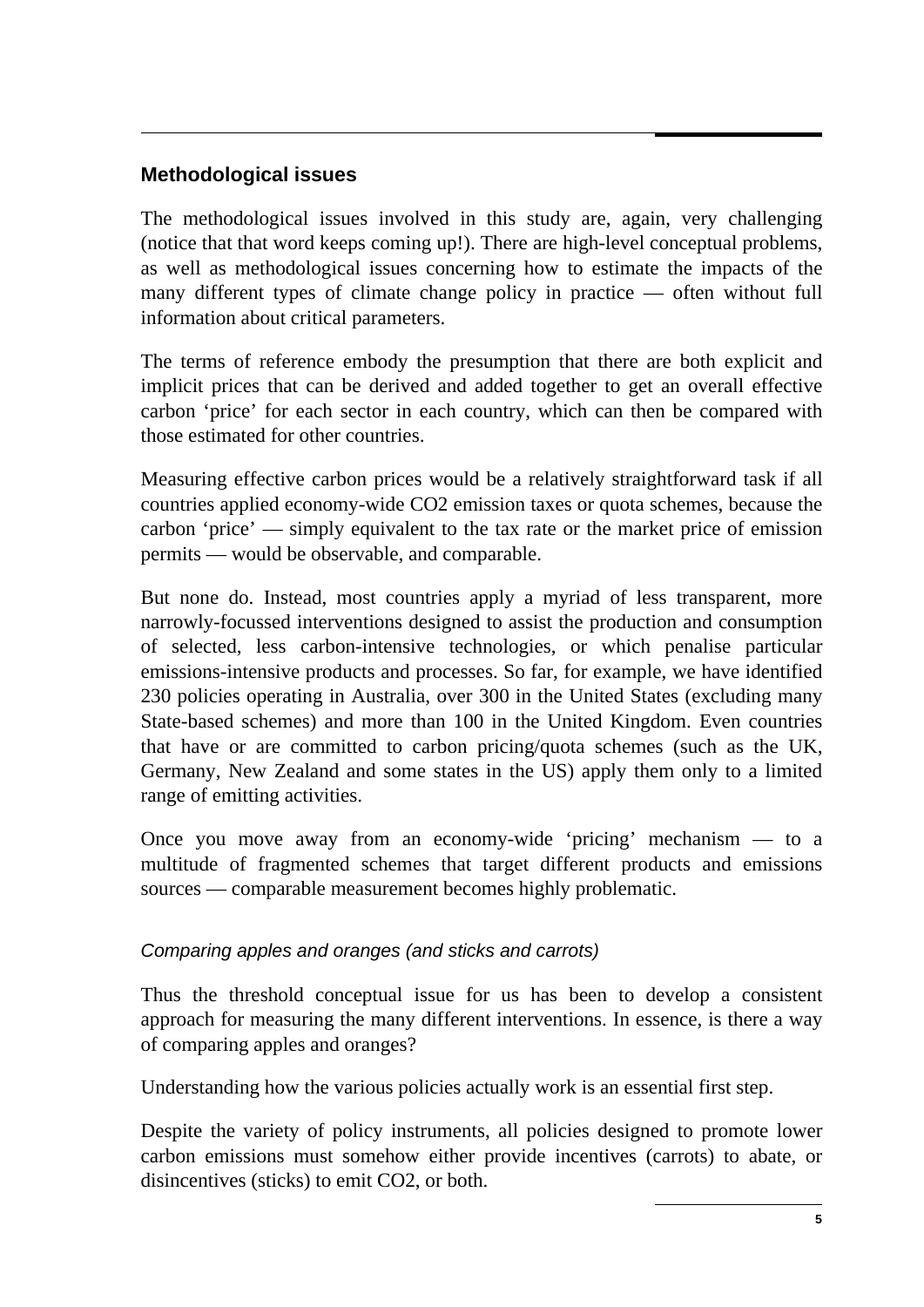We have thus found it helpful to think of emission-reduction policies as falling into two camps:

- policies that penalise consumption of high emissions products
- policies that encourage production of low emissions ones. (Needless to say, some do a bit of both.)

But, whichever side of the market or 'margin' policies target, they will have implications for the other. Policies that effectively tax one commodity implicitly subsidise others. And effective subsidisation of one commodity implicitly *taxes*  others.

A carbon tax, for example, raises the price of products generating carbon emissions (thus reducing demand for them) and, at the same time, it effectively subsidises production of low-emission substitutes by increasing the price they can charge in the market. (Indeed, the way a carbon tax works is conceptually identical to an import tariff — the only difference is that an import tariff subsidises local production at the expense of foreign goods, whereas the carbon tax encourages higher cost, low-emission domestic production at the expense of lower-cost, high emission domestic production. In both cases, domestic consumers pay the explicit 'tax' and implicit subsidy.)

Many other greenhouse policies instead directly foster use of cleaner technologies or production of cleaner products. Sometimes they do this through explicit budgetary subsidies. More often than not they achieve it through mechanisms such as mandated targets where the transfers to producers of certain products or technologies are less transparent. Whether explicit or implicit though, the subsidy's effect is the same. Where the schemes can differ is in relation to who pays for them — taxpayers or the households and firms that use the products. Where users pay, the policies will also generate some 'demand-side' abatement.

#### *The nitty gritty of measuring abatement costs*

Given the disparate nature and limited application of the many policies in place, what we are endeavouring to measure is the total economic (welfare) cost of individual policies and their associated abatement effects. (Indeed this the only metric we can sensibly attempt to measure absent comparable economy-wide carbon pricing mechanisms.) These costs can then be related to the abatement achieved — that is, the average cost of abatement — which is an indicator of the cost-effectiveness of the policies being analysed.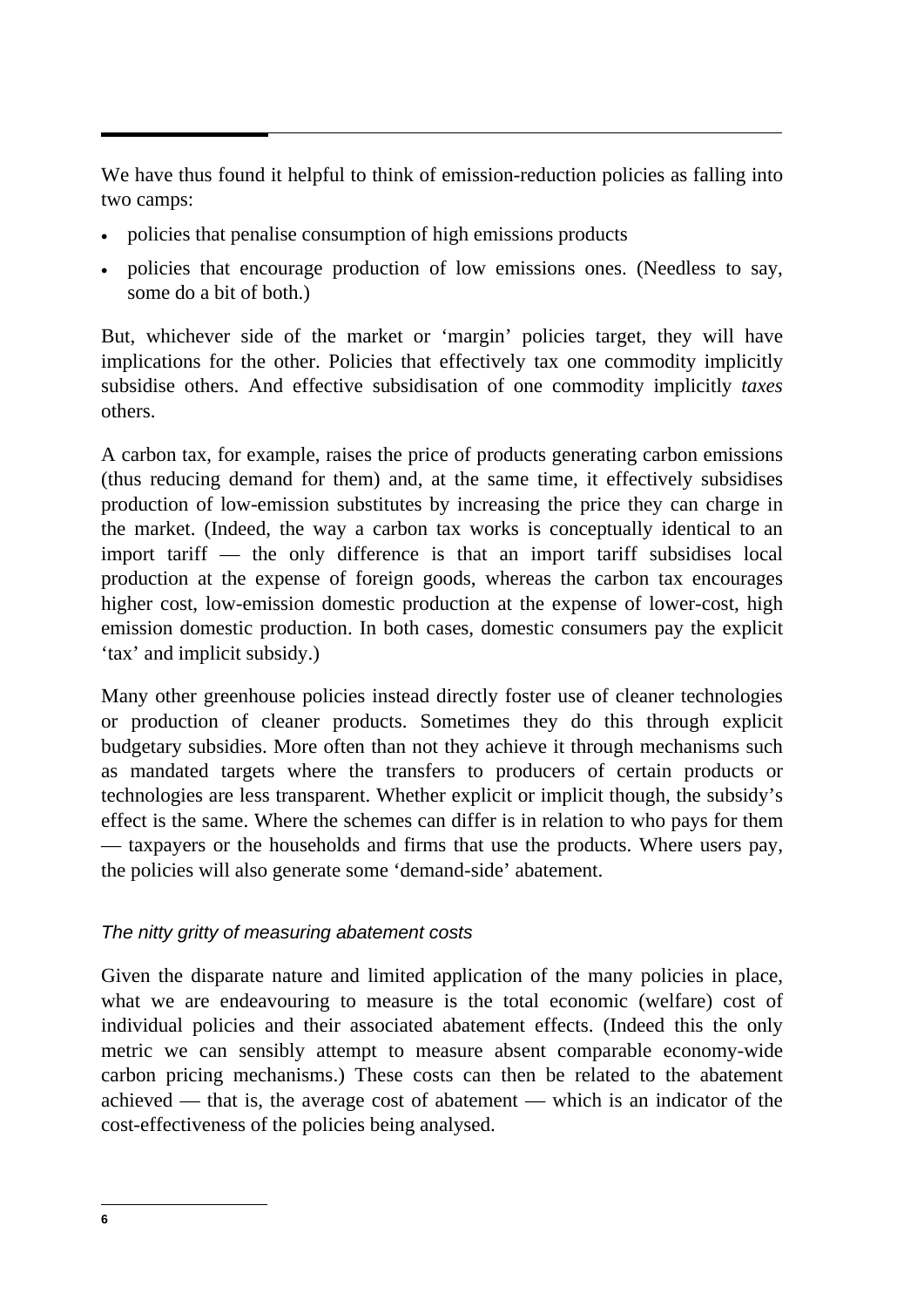Essentially this means estimating the costs of inducing substitution on the supply side (the additional costs of production) plus the costs of reduced consumption where product prices have been pushed up.

#### *Minding your P's and Q's*

Our methodology paper goes through in some detail what is needed to measure the costs of abatement under the various policies.

On the cost side, essentially we need to know what happens to prices (p's) and quantities (q's) in product markets as the result of a policy. An inherent difficulty of these measurements is that they involve comparing an existing situation with an unobserved counterfactual; that is, what would have happened in the *absence* of the policy. This requires assumptions about or estimates of the supply and demand responses to the policy. In a perfect world we would have well-specified models to estimate responses to policy shocks — but the world isn't perfect and nor are models (even where they exist).

In practice, we are unlikely to know very much about the prices and quantities that would prevail in the absence of the policies (the counterfactual)

For policies that assist producers of low-emission products, the value of the assistance ('subsidy equivalent') is more easily calculated than their resource costs. Moreover, these production subsidy equivalents are of interest in themselves, because they capture the often hidden transfers to producers. Also, they are indicative of the true (resource) costs, though they generally will overstate them (because marginal costs are increasing). Effectively, we will be using estimates of subsidy equivalents to proxy resource costs.

But, you guessed it, measuring subsidy equivalents isn't a walk in the park either.

For some policies, the producer price 'uplift' (the rate of subsidy) will be observable — for example for feed-in tariffs and explicit budget-funded unit production subsidies. For others — for example, quantity-related renewable targets — the subsidy rate will have to be inferred from production costs of the assisted technologies.

Unfortunately, unlike total subsidy equivalents, there is no proxy measure of consumption costs. The 'total tax equivalent' of measures that increase consumer prices is not helpful although, of course, the explicit or implicit tax rate measures the price 'wedge' that drives the consumer response. We will be doing our best to estimate these costs and the associated abatement (as households and firms reduce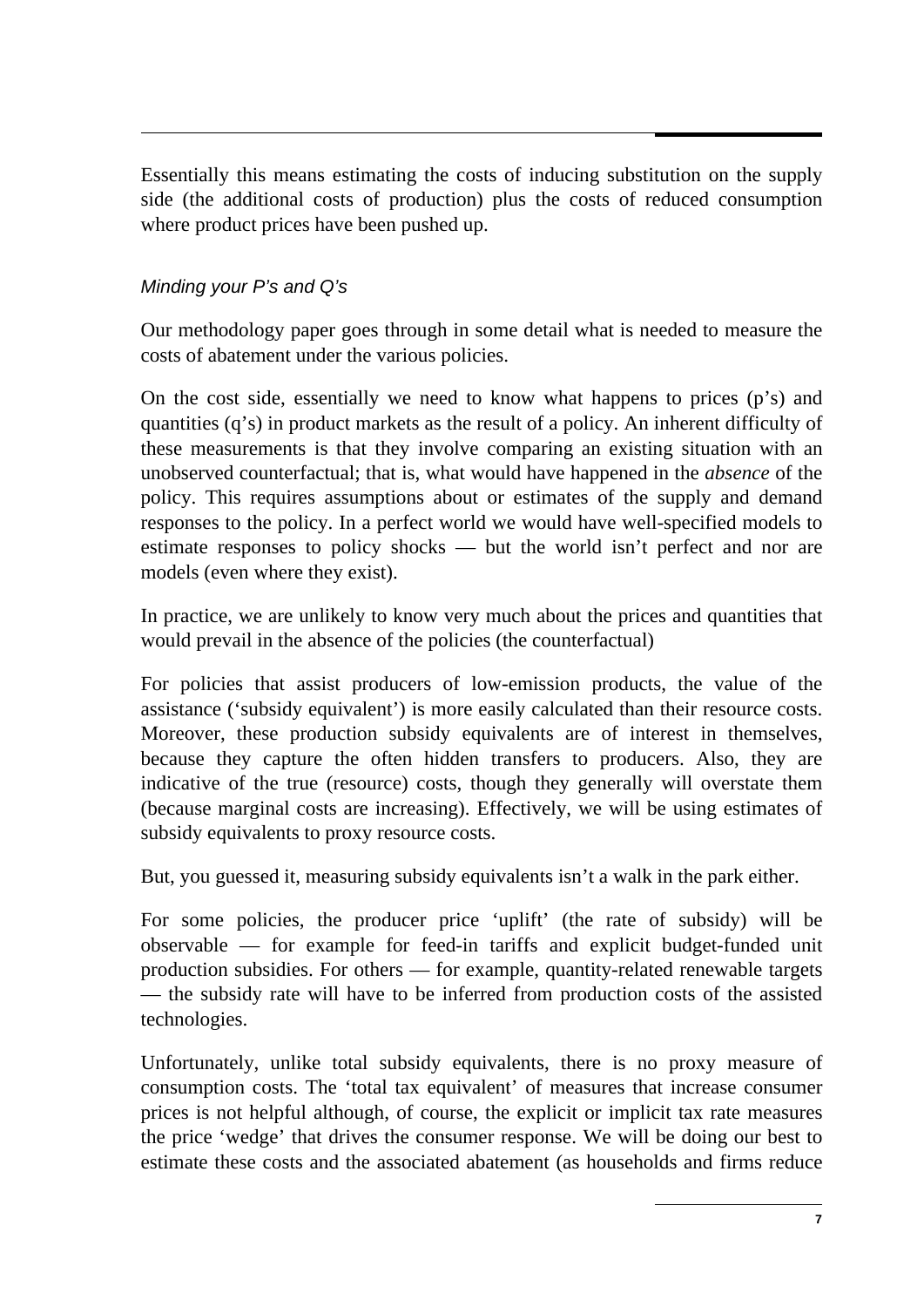their consumption of emission-intensive products), but generally we will have to make informed judgements about the behavioural responses.

#### *Measuring abatement*

While risking sounding like a cracked record, measuring the abatement achieved under the various policies is no simple task either. And again the problem relates to the counterfactual — that is, how much abatement would have occurred without the policy?

In the case of electricity generation, for example, the marginal generator can vary depending on the circumstances and this can have a substantial impact on the amount of abatement that can be attributed to an abatement policy. For example, if subsidised renewable electricity sourced from wind or solar displaces gas-fired electricity — or possibly even hydro electricity — the abatement achieved will be far less (maybe zero) compared with a situation where coal-fired electricity was displaced. This possibility is not fanciful — operators will displace higher cost energy sources before cheaper ones (coal). (This particular response would also reduce the costs of the policy.)

Apportioning abatement to particular policies will also be problematic where policies interact — for example, Germany's feed in tariff (FIT) encourages generation of wind and solar power. But Germany is also subject to the EU's emissions trading scheme. Some studies suggest that the FIT simply increases the cost of achieving the abatement that would have occurred under the ETS anyway. If this is so, the additional abatement under the FIT is zero, and its abatement cost infinity.

#### *Additionality and energy efficiency measures*

There are a couple of policy areas where assumptions will be particularly crucial for the results.

The first concerns additionality. Should countries get 'credit' for policies they would have implemented anyway for domestic reasons — such as reducing local pollution or raising revenue? While there might be a welcome by-product CO2 abatement dividend, this essentially is achieved at zero cost. This is a good thing for the globe — all countries should be encouraged to take actions to correct costly domestic distortions that would simultaneously reduce carbon emissions. Less clear is whether their domestically-beneficial actions provide a rationale for making other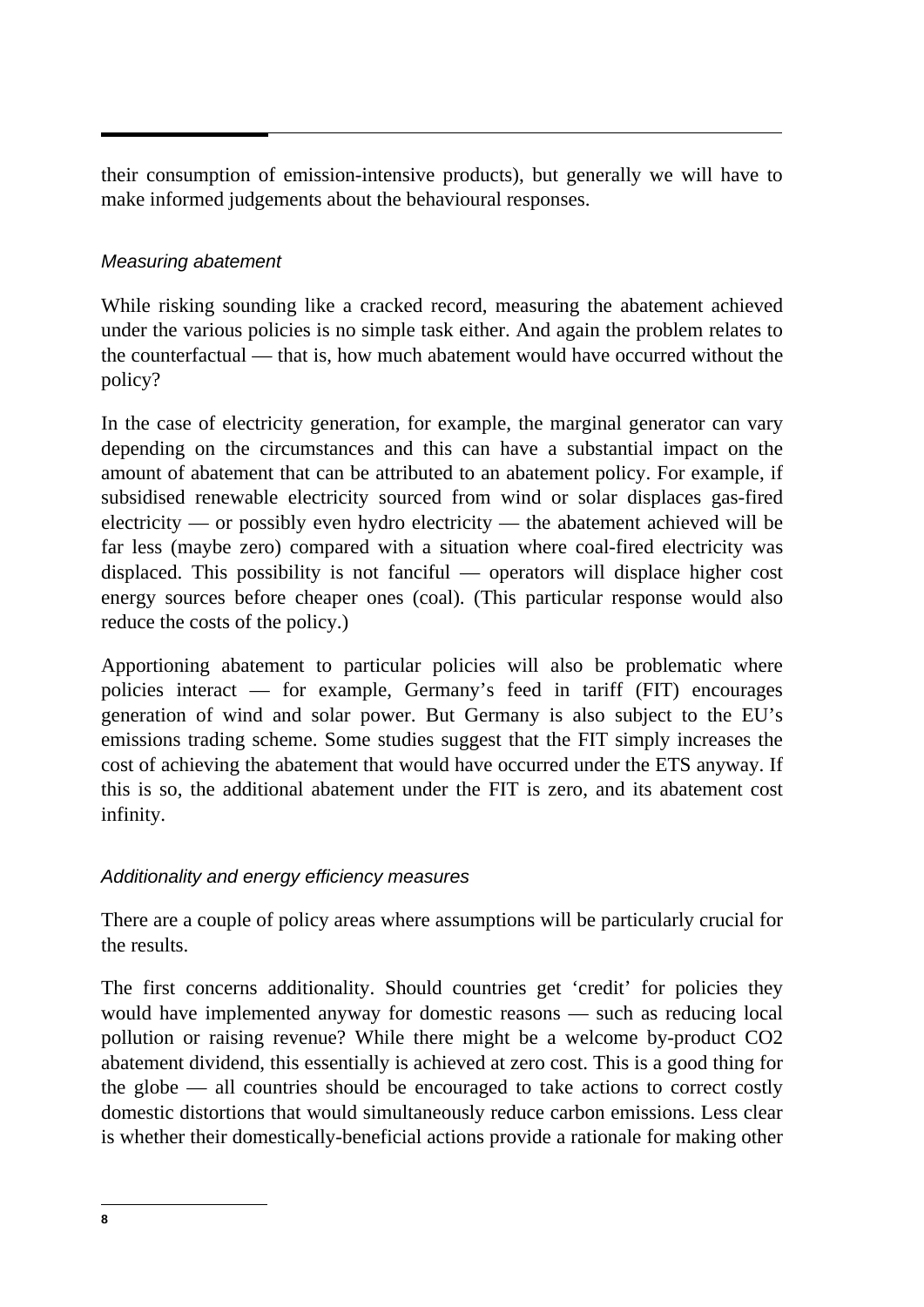countries take actions that do impose costs on their economies. Where appropriate, the Commission will present results under different assumptions about additionality.

The second concerns energy efficiency policies (such as fuel standards for cars) which are often claimed to deliver net savings to individuals while delivering emissions abatement. In other words, they are said to impose negative abatement costs. Whether that is in fact the case depends on whether consumers don't know what's good for them (particularly over the longer term). On the other hand, if these policies do override reasonably rational consumer preferences, they will impose costs on them and abatement costs will be positive. (I should add that measuring the eventual abatement associated with such measures is also complicated by so-called 'rebound effects' and so on). As a result, any estimates will likely be assumption driven, and potentially wide ranging in some cases.

#### *A snapshot versus a policy lifetime*

Ideally, emission-reduction policies would be assessed over multiple years but, realistically, we can only look at a 'snapshot' of policy impacts. The Commission's approach is a comparative static analysis in the sense that it compares what is with what might have been in the base year, which will be the most recent year in which we can obtain data. We realise that this approach could distort the comparability of policy impacts and, for some policies, will simply not make sense. For these we will attempt a multi-period approach.

#### **What will it all mean?**

If nothing else, I hope you will have sensed that delivering any estimates will require many assumptions to be made. Sensitivity analysis will be crucial and, as noted, we envisage producing feasible ranges rather than just point estimates.

Notwithstanding the considerable measurement challenges, as far as possible, for each policy measure, a subsidy equivalent (as a proxy measure of total costs) and subsidy (average cost) per tonne of  $CO<sub>2</sub>$  abated will be reported. However, as noted earlier, in some cases it will not be possible to isolate the abatement effects of particular measures.

The Commission will also aggregate the subsidy equivalent measures to produce an estimate of the total and average abatement subsidy for each sector in each country. (This average abatement subsidy could be referred to, very loosely, as the 'price' of abatement achieved under the schemes analysed.)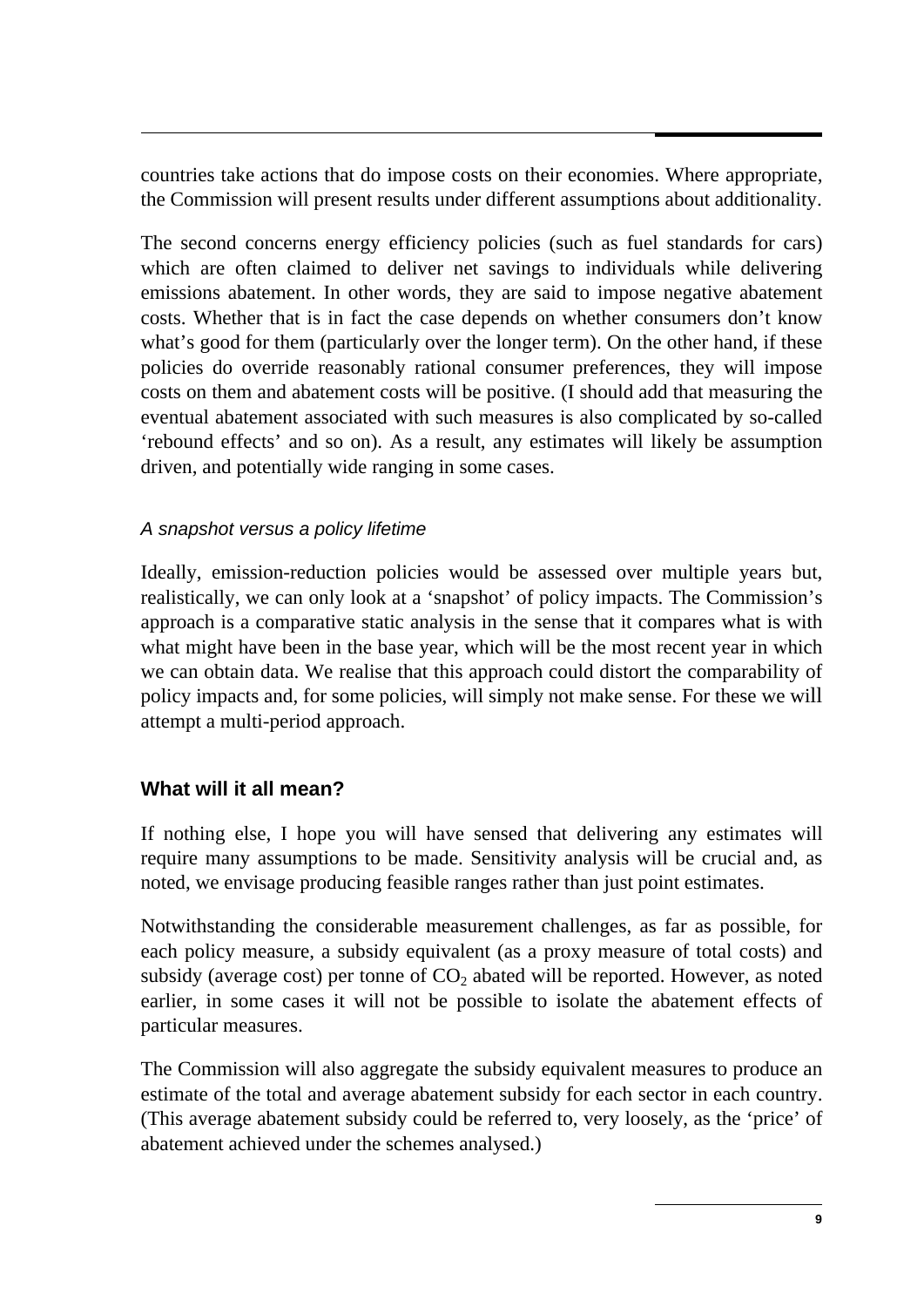These measures will facilitate comparison of the *cost-effectiveness* of different measures within and across countries. They will also be useful indicators of the resources that governments/communities are prepared to devote to encourage abatement.

As far as possible, the Commission will also endeavour to estimate the overall product price 'uplift' that results from the various supply and demand side interventions in each sector for each country. But as noted earlier, in the absence of information about supply and demand elasticities, such estimates will depend on assumptions about these parameters.

#### *A carbon price equivalent: a step too far?*

I must emphasise, however, that the estimated cost or price uplift (per unit of output of a product) is not a *carbon price* equivalent and cannot be converted to one. The study that attracted attention last year divided the average cost uplift for electricity per MWh by the carbon intensity of baseload generation. But this ratio is not equivalent to a carbon price — a carbon price or tax set at the same rate would not generate the same level (or cost) of abatement. Importantly, such manipulations will produce a lower number for a carbon-intensive economy such as Australia, even if we achieved a similar amount of abatement to that of other countries.

#### *Comparing 'effort'*

Measuring abatement effort requires a clear sense of what it means and what level of effort by each country would be 'efficient'. Even if all countries had identical carbon taxes, the impact of those 'prices' on economic measures such as GDP or consumption would differ according to the characteristics of each economy. Global tax or quota schemes would ensure that for those industries where the costs of abating exceeded the costs of paying the tax or buying permits, emissions would (efficiently) continue to be produced. Thus 'effort' should also be interpreted to include payments of carbon tax or payments for permits to continue emitting.

Crucially — and this point seems not to be widely understood — it will not be efficient from a global perspective (let alone a domestic one) for a carbon-intensive economy, such as ours, to abate as much as countries that are less reliant on cheap, high-emission, energy sources. (Modelling by the Treasury in 2008 confirmed that under a global trading scheme Australia would be a large net purchaser of carbon permits.)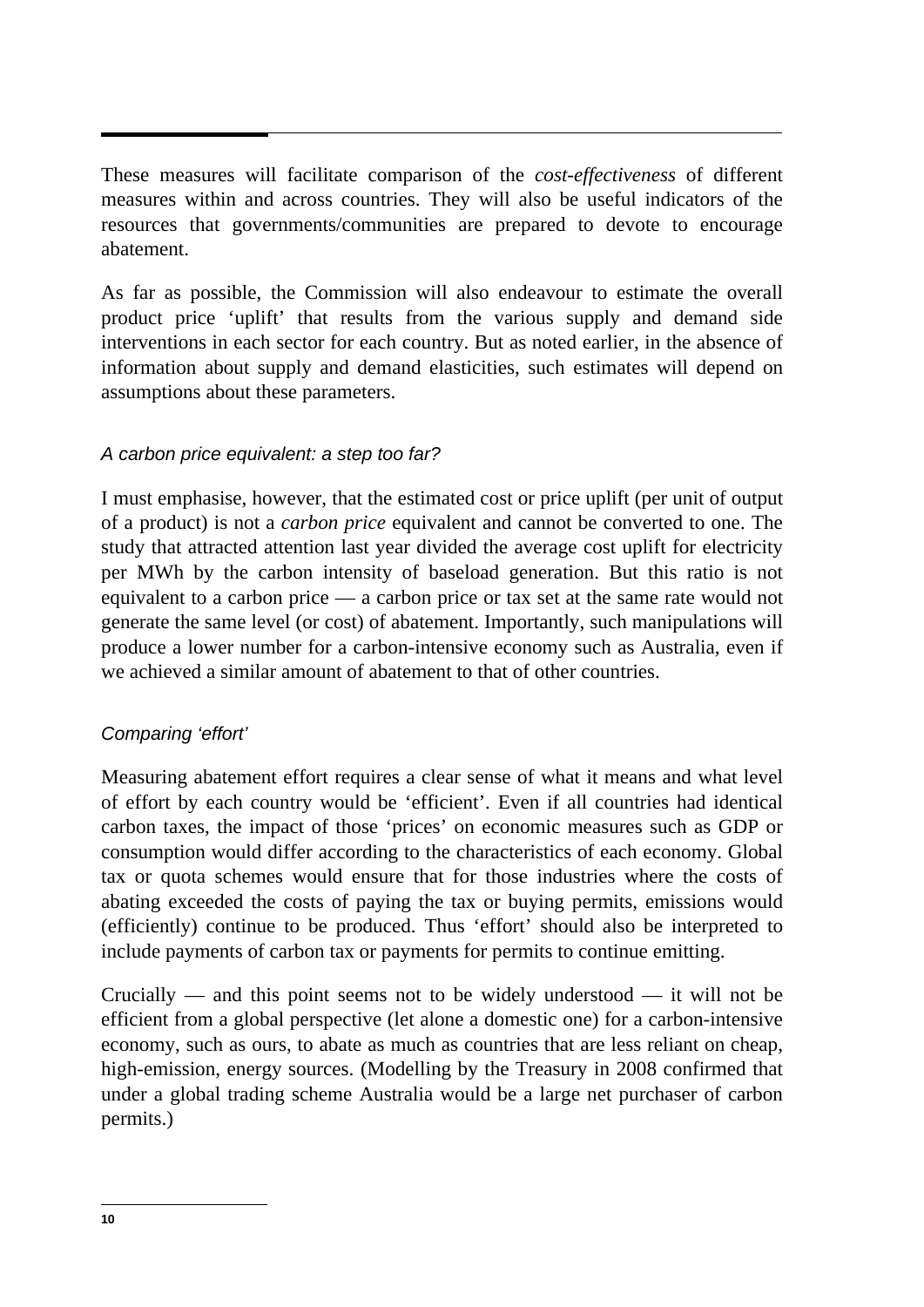Modelling aside, it's commonsense that achieving any given level of abatement is likely to be costlier in a country with a comparative advantage in fossil fuels.

Without some idea of the amount and nature of abatement required by each country to achieve efficient global abatement, the Commission's estimates can give little indication of the efficiency of the abatement measures analysed and great care will have to be taken interpreting them:

- 1. For example, a country that adopts more inefficient (and hence high cost) abatement opportunities may be given greater 'credit' than a country that achieves the same abatement at a lower cost.
- 2. A high explicit carbon tax or abatement subsidy does not necessarily indicate that a country experiences a greater proportionate impact on its economy, or emissions, than others.

For the same reasons, an appropriate carbon price for Australia cannot readily be inferred from cross-country estimates of the abatement costs of existing schemes. However, the subsidy-equivalent-cum-abatement-'cost' estimates the Commission is able to calculate will facilitate further analysis of whether the abatement being achieved under existing policy instruments could be achieved at lower cost — for example, by replacing current schemes with a carbon tax.

Finally, I should note that if it were possible to model 'efficient' carbon tax equivalents to achieve the abatement realised in each country, these would provide a more accurate indication of Australia's relative 'effort'.

#### *Competitiveness impacts*

As mentioned, we will endeavour to estimate the product price 'uplift' resulting from the bundle of policies analysed in each country. While useful, this price impact is only a first step towards assessing competiveness impacts. More sophisticated modelling would be required to assess the flow-on impacts on production costs and likely changes (if any) in world prices resulting from policy interventions internationally. Nevertheless, it's again just commonsense that industries that are price takers on world markets have little scope to absorb higher costs relative to their competitors (all  $-q$  no +p).

Moreover, assessing the ultimate impact on producers' costs in Australia and abroad would also require that any policies serving to counter the cost impacts of emissions reduction policies be taken into account.